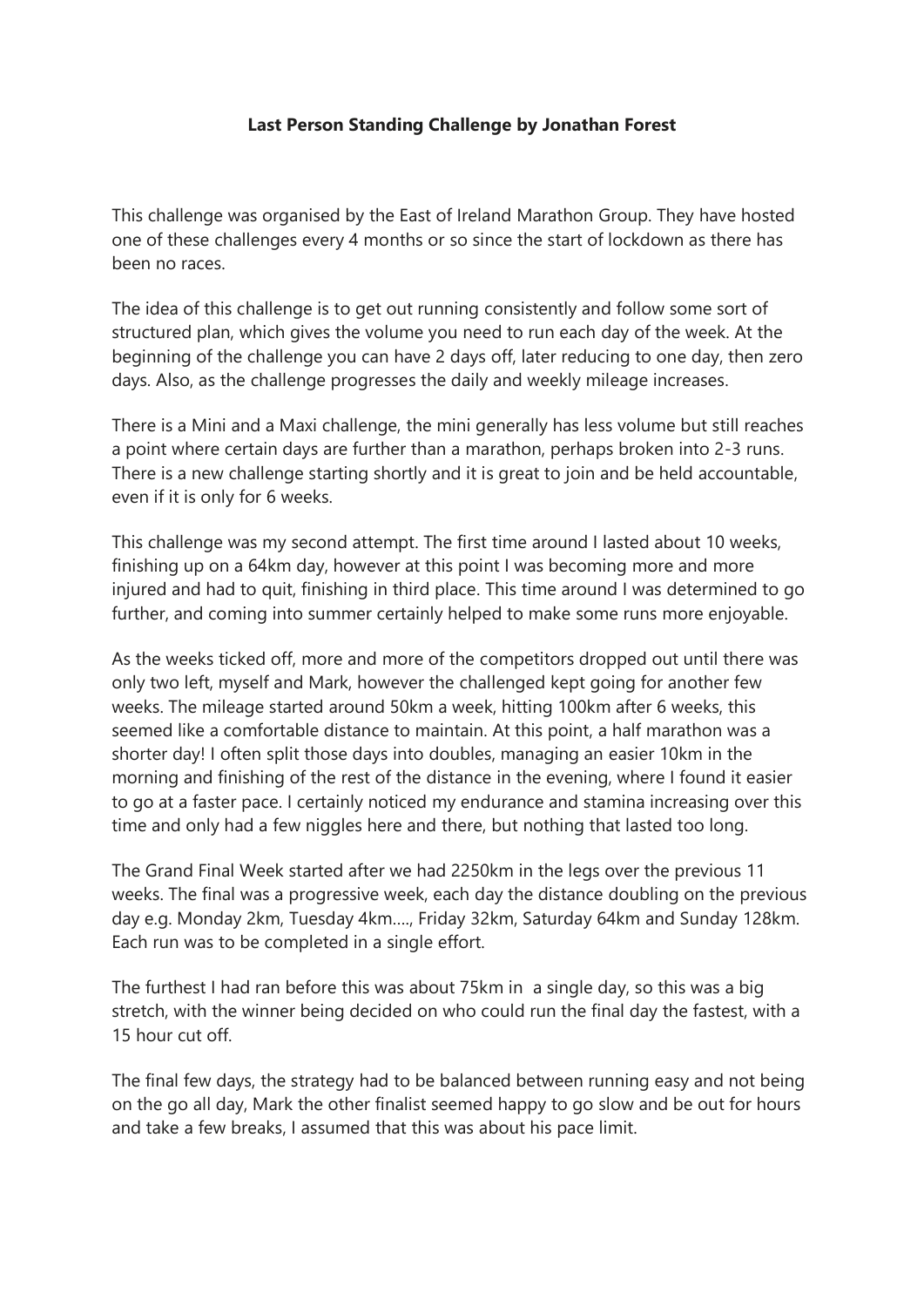The Saturday 64km was a dress rehearsal for the grand final day and it was an enjoyable day. I was fairly happy to break a 5 hour 50km and did not really kill myself in the progress, although I slowed a little after this.

Sunday morning was an 8am start where I started in Portlaoise running to Tullamore through Mountmellick and Clonaslee before running back to Portlaoise through Ballinagar, Kille and Rosenallis.

From the start of the day I planned to have a walk break every 26 minutes, talking time to eat and drink and trying to save the legs for later on. I planned on taking in 70-80g of carbs every hour, with sugary drinks and some real food.

The weather was not great in the afternoon, raining for several hours. The water wrecked my phone and therefore I had no more music. I was feeling a little down spirited by this time, but I knew that all I had to do was make it to Portlaoise, hoping that some of the Trilogy crew might meet me and keep me company.

I first met up with Darach Kennedy, and immediately found the going to be easier as we were able to chat and it took my mind off the challenge. Before long, John Lambe joined the crew, then Niall, Madeleine, Sinead, Anne Marie and Gary Condell, all came along to cheer me around, cycling, running and cheering from their cars.

The last 10-15 km still became a grind. My stomach was not the best from too much sweet food, but my energy was being zapped from not eating. But I just broke things down to small chunks and got through those, until finally I had clocked past the 128km mark on my watch, the challenge had finished!

A lovely bottle of Champagne was offered to me to celebrate the achievement, and boy did that taste good. A huge thanks to all who supported me on the day both in person and all the comments on Facebook.

I guess I like to find challenges that push me further than I though was possible. I got up off the couch about 12 years ago and went straight into a marathon. Then I started looking at Triathlons, with a long term plan to do an Iron Distance event, struggling through to half distance and beyond.

I then saw youtube films for Norseman and Celtman. They became bucketlist events, they are more extreme.

I entered Celtman twice, the first time getting severe hypothermia, spending over an hour in T1 with the medics. The cold gave me amnesia and I can't even remember leaving the swim or most of the next hour, but still got on the bike for 202km and ran a half marathon over the Scottish Mountains before missing the cut off. I went back again, more prepared for the cold water and managed to finish the event.